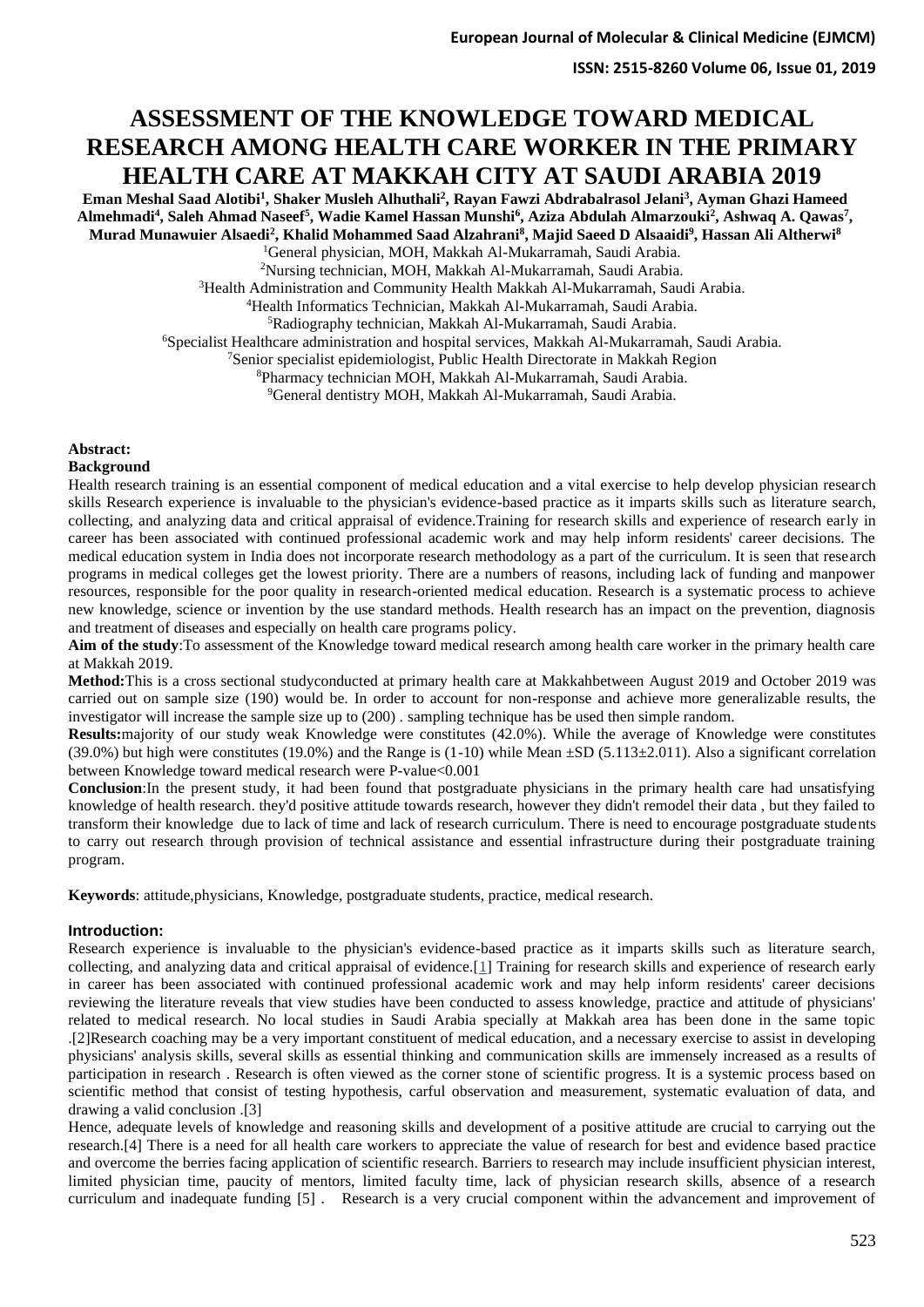# **ISSN: 2515-8260 Volume 06, Issue 01, 2019**

health care services provided to the general public. Exposure to health analysis coaching has been documented as a crucial activity in fashionable undergrad and postgraduate medical education.[6] Research is an extremely crucial element for improving the health care and plays a crucial role in the medical development. Becoming a consumer of research should be a goal for all physicians.[7]

Previous studies in numerous countries have tried to gage postgraduate and graduate' attitudes, perceive students and physicians practices, and verify students 'and physician's barriers and motivation toward medical research in undergraduates.[8]The rapidly evolving medical science of today necessitates that physicians and surgeons keep abreast with the latest developments.[9] . Research is a neglected but extremely important component in the development of medical science including health care. Training for research skills and experience of research early in career has been associated with continued professional academic work and may help inform residents' career decisions[10]

Every doctor should strive to contribute to the generation of evidence by conducting research .Review of literature showed that the data regarding knowledge, attitude, practice towards medical research among postgraduate students pursuing postgraduate studies is lacking .[11]

Research experience is also invaluable to the physician's evidence-based practice as it imparts skills such as literature search, collecting, and analyzing data and critical appraisal of evidence. Training for research skills and experience of research early in career has been associated with continued professional academic work and may help physician's career progress. The medical education system must incorporate research methodology as a part of the curriculum. [12]

# **1.2 Literature Review**

However, two studies that were carried out in Canada and Pakistan reflected a contrasting attitude of postgraduate students that a majority of time in residency should be spent learning the clinical aspects of their specialty and they were unwilling to sacrifice personal time for research.[\[13,](https://www.ncbi.nlm.nih.gov/pmc/articles/PMC4005194/#ref8)14]

Another research done by Satav and his colleagues in 2015 to assess medical research related knowledge, attitude and practice of doctors. They found that the concept of research hypothesis was known to 48% of the physicians. Also, they found that 85% of the physicians were aware of the procedure to obtain informed consent, 82% of them agreed that patient outcome improves with continued medical research and 56% of physicians were interested in conducting research in future. They also found that 60% had made paper/poster presentations and only 15% had publications. Study concluded that physicians have a fair knowledge about research. They also showed a positive attitude toward research, but they fail to transform their knowledge and attitude into actual practices. [9,15] Research methodology is a process of deciding study design, making questionnaire, data collection, analysis, interpretation, and assessment procedures conducted in a planned manner in order to find solutions to a problem. [8,16]

In addition, benefits of medical research are manifold It helps promote evidence based medicine and quality patient care, provide skills for lifelong learning, enhance resident's analytic skills and develop critical thinking. [17,18]

Ministry of Health(MOH) Oman had established the Department of Research and Studies under the Directorate General of Planning since 1991 which draws the research policy and setting the research priorities from the "fifth 5-Year Plan for Health Development, 1996-2000" and onward. The research policy aims to spread of research There is very little published from Oman regarding the perception and attitude to participate in research. Oman has a very strong primary care set up and one of the best in the world. [19,20]

# 1.3 Rationale:

There were lack related to knowledge of health care worker in Saudi Arabia toward medical research. Other Saudi Arabian universities had produced data of such purpose but among medical student unfortunately, the number of worldwide health care worker scientists' has been noticed to decline recently. This has generated much interest in developing programs for early exposure to research in medical schools in order to encourage students' research activity and fill up the void of physician scientists'.

# **Objective:**

 To assessment of the Knowledge toward medical research among health care worker in the primary health care at Makkah 2019.

# **Specific objective:**

• To describe the medical research practices among health care worker at in the primary health care at Makkah 2019.

#### **The aim of the study**:

To assessment of the Knowledge toward medical research among health care worker in the primary health care at Makkah 2019. **Materials and Methods:**

### **Research Design** : This is a cross sectional study.sampling technique has be used then simple random.

#### **Study setting**:

The study will be carried out in the city of Makkah Al-Mokarramah Makkah is the holiest spot on Earth. It is the birthplace of the Prophet Mohammad and the principal place of the pilgrims to perform Umrah and Hajj. It is located in the western area in Kingdom of Saudi Arabia and called the Holy Capital. Contains a population around 2 million. This study was conducted in Makkah primary health care centers at saudi Arabia, and it reflects a diversified demographic profile with a considerable portion of the population comes from rural descent, while others come from an urban one. This difference translates into biological, socioeconomic and lifestyle differences in the Makkah population

# **Sampling technique:**

health care worker working at Makkah primary health care centers at the period of data collection will divide to 3 strata (consultant, specialist, resident, nurses, other) and will take from each strata according to its percentage the sample size by simple random.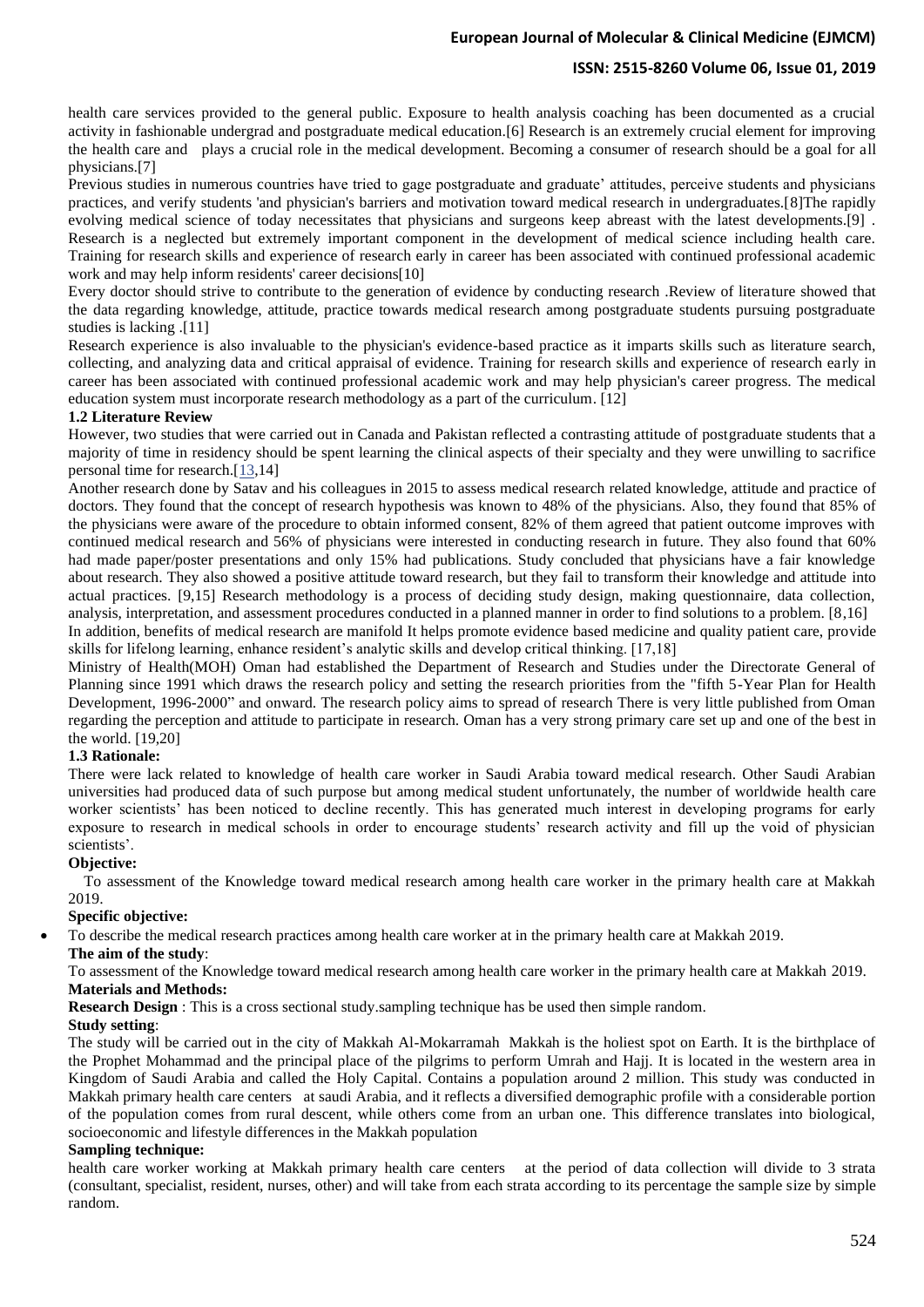# **ISSN: 2515-8260 Volume 06, Issue 01, 2019**

### **Sample size:**

 Using EPI info version 24, the study sample size will be as: source population size of the physicians are 200 would be assumed. Accordingly, a sample size (n) would be 200. In order to account for non-response and achieve more generalizable results, the investigator will increase the sample size up to 200.

# **Study population:**

 The study population consists of health care worker working at primary health care at Makkah 2019: including 200 physician, nursing, other the majority of them are western educated and board certified.

# **Inclusion criteria:**

Willing and able to participate in the study .

### **Exclusion criteria:**

No specific exclusion criteria.

# **Data collection method:**

Self-administered questionnaire has be given to all participants .

### **Questionnaire:**

An English self-administered questionnaire has be used. The questionnaire has by the researcher after reviewing of current, related national and international related literature. It consisted of four sections.

- The first section aimed to assess the socio demographic characteristic of the participants (e.g., sex, age, specialty, previous ÷ attendance of training programs about medical research).
- ÷ The second section will cover the physician practices regarding medical research (e.g. Number of researches done, number of previously published researches).
- The third section addresses the physician knowledge regarding medical research such as components of medical research, component of abstract, average number of words in abstract, parts of methodology.
- The fourth section of the questionnaire involves their attitude regarding medical research (e.g. Physician should participate in research, conduction of research is difficult, and researches improve patient care).

#### **Questionnaire validity:**

The researcher distributed the Questionnaire to three consultants of different specialties (family medicine, community medicine, and administration) who have enough experience and interest in the subject and some amendments were done, accordingly.

#### **Pilot study:**

A pilot study will be done on 14 health care worker who meet the study's eligibility criteria. The pilot study will mainly help examine both the instrument's content validity and construct validity issues, alongside with other needed information, as follows: test the understanding of the instruments' questions, undergo necessary changes and modifications, accordingly. **Ethical consideration:**

- Necessary approval by the Regional ethical committee and the Research Ethics Committee obtained prior to the study.
- A written consent will be obtained administration. The aim of the study will be explained to them. Feedback about the results will be sent to these organizations.
- Consent will be obtained from each participant to voluntarily participate in the study.
- Data will be treated confidentially and will be used only for the purpose of research.

### **Expected study limitation:**

- We expect to meet a situation where some participants may not be so willing to respond fully to the questionnaire's items, jeopardizing the study's response rate, and hence the results' generalizability. On our part, we will first explain to participants the importance of the study, clarify to them the exact questionnaire aim and contents, in order to remove their worries and assure confidentiality. Such action may well enhance their responses to the questionnaire's encompassed questions.
- Short time and limited resource

#### **Data analysis:**

Data will be collected and verified, variables coded and then entered to a MS program with adequate backup. Both categorical variables (i.e., closed-ended questions offered fixed responses), and continuous variables (open ended questions the answers to which require quantities) will be handled. Descriptive statistics, e.g., number, proportions, cumulative

proportions, mean and standard deviation, etc. will be displayed, as appropriate. Analytically, parametric techniques, e.g., t-test and ANOVA, will be attempted, as applicable, especially analyzing normally distributed variables. Otherwise, non-parametric alternatives, e.g., Man Whitney U test and ANOVA or  $\chi^2$  test of independence, would be used, as necessary. The Statistical Package for Social Sciences (SPSS) software for MS- version-16 will be used for the analysis. All tests will be conducted at level of significance  $\alpha$ =0.05; results with p-values<0.05 will be considered "statistically significant."

# **Budget:**

Self-funded.

# **Result**

**Table (1)** distribution of the Socio-demographic datato participant in the study assessment the Knowledge toward medical research among health care worker in the primary health care (n-200)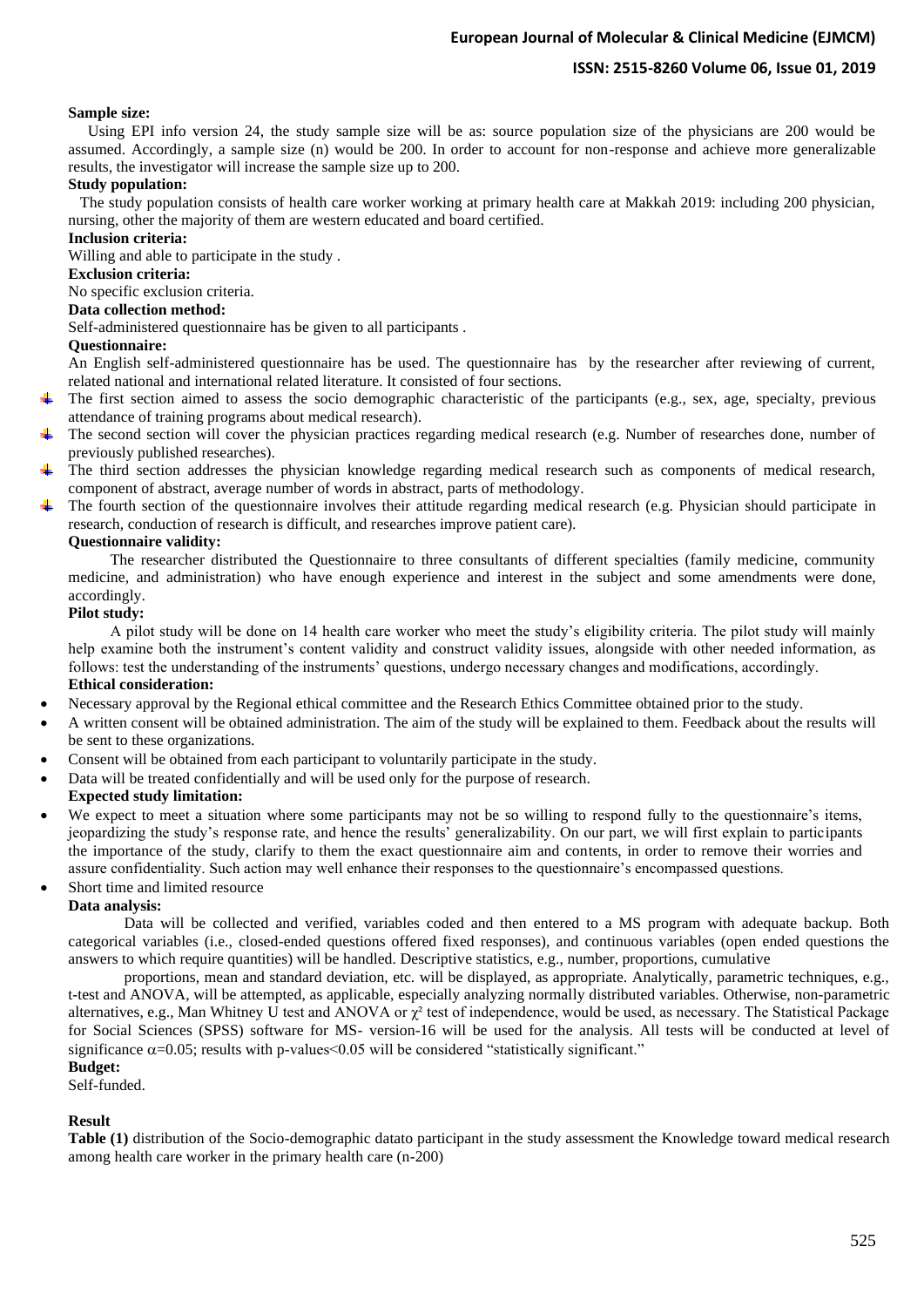# **ISSN: 2515-8260 Volume 06, Issue 01, 2019**

|                            | N   | $\frac{0}{0}$ |  |  |  |  |
|----------------------------|-----|---------------|--|--|--|--|
| <b>Age</b>                 |     |               |  |  |  |  |
| $<$ 30                     | 66  | 33            |  |  |  |  |
| $30-40.$                   | 90  | 45            |  |  |  |  |
| $40-50.$                   | 32  | 16            |  |  |  |  |
| >50                        | 12  | 6             |  |  |  |  |
| Gender                     |     |               |  |  |  |  |
| Female                     | 112 | 56            |  |  |  |  |
| Male                       | 88  | 44            |  |  |  |  |
| <b>Nationality</b>         |     |               |  |  |  |  |
| Saudi                      | 166 | 83            |  |  |  |  |
| Non-Saudi                  | 34  | 17            |  |  |  |  |
| <b>Job Title</b>           |     |               |  |  |  |  |
| <b>Nurse</b>               | 116 | 58            |  |  |  |  |
| Doctor                     | 46  | 23            |  |  |  |  |
| Other                      | 38  | 19            |  |  |  |  |
| <b>Years of experience</b> |     |               |  |  |  |  |
| $<$ 5                      | 84  | 42            |  |  |  |  |
| $5-10.$                    | 24  | 12            |  |  |  |  |
| $10-15.$                   | 40  | 20            |  |  |  |  |
| >15.                       | 52  | 26            |  |  |  |  |

The majority of our study are female gender were (56.0%) while female was (37.9%) of participant. In our study, the majority of participant age from (30- 40) years were constitutes (45.0 %) while the age <30 were 33.0%). More than participant Saudi were (83.0%). The majority of our participants were nurse in residency program were constitutes (58.0 %), regarding the years of experience the majority <5 were (42.0 %)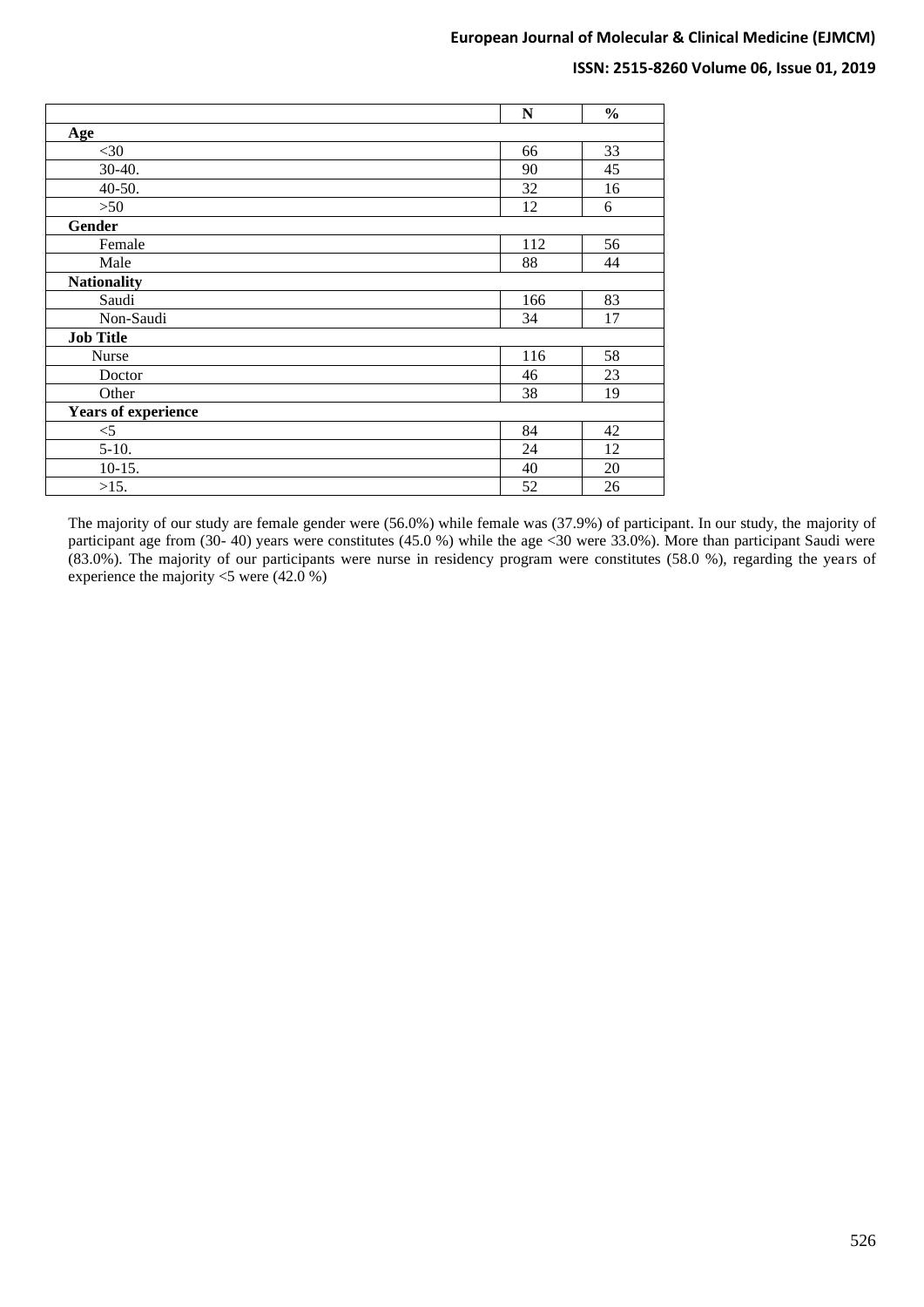# **ISSN: 2515-8260 Volume 06, Issue 01, 2019**

|                                                                                                                                             | N              | $\%$ |
|---------------------------------------------------------------------------------------------------------------------------------------------|----------------|------|
| Systematic process based on scientific method that consists of testing hypotheses, careful<br>observation and measurement. (definition of ) |                |      |
| I don't know.                                                                                                                               | 24             | 12   |
| Research.                                                                                                                                   | 92             | 46   |
| Evidence based medicine (EBM).                                                                                                              | 70             | 35   |
| Literature review.                                                                                                                          | 14             | 7    |
| A published research article will normally contain two sections NOT found in a proposal.<br>These are:                                      |                |      |
| I don't know.                                                                                                                               | 76             | 38   |
| Introduction and references.                                                                                                                | 4              | 2    |
| Method and discussion.                                                                                                                      | 44             | 22   |
| Results and discussion.                                                                                                                     | 52             | 26   |
| Results and method.                                                                                                                         | 24             | 12   |
| Portion of the population that has been selected to represent the population of interest :                                                  |                |      |
| I don't know.                                                                                                                               | 22             | 11   |
| Randomization                                                                                                                               | 6              | 3    |
| Sample size                                                                                                                                 | 32             | 16   |
| Study sample                                                                                                                                | 140            | 70   |
| Used to check the clarity and feasibility of tools?                                                                                         |                |      |
| I don't know.                                                                                                                               | 58             | 29   |
| Data collection.                                                                                                                            | 60             | 30   |
| Data interpretation.                                                                                                                        | 8              | 4    |
| Pilot study.                                                                                                                                | 72             | 36   |
| Sampling.                                                                                                                                   | $\overline{2}$ | 1    |
| Transforming a research question into a clear statement about a cause and effect<br>relationship results in :                               |                |      |
| I don't know.                                                                                                                               | 58             | 29   |
| Hypothesis                                                                                                                                  | 120            | 60   |
| Inductive statement                                                                                                                         | 6              | 3    |
| Theory                                                                                                                                      | 16             | 8    |
|                                                                                                                                             |                |      |

# **Table (2) distribution of the Knowledge toward medical research**

Table 2 show the systematic process based on scientific method that consists of testing hypotheses, careful observation and measurement, the majority of our study correct answer research were constitutes (46.0%) while Evidence based medicine (EBM) were constitutes (35.0%) but the answer I don't know were constitutes (12.0%). Also regarding a published research article will normally contain two sections NOT found in a proposal.

 The majority of our study answer I don't know were constitutes (38.0%) while the correct answer Results and discussion were constitutes (26.0%). Regarding the portion of the population that has been selected to represent the population of interest the majority of our study correct answer Study sample were constitutes (70.0%) while the answer I don't know were constitutes (11.0%) while the sample size were constitutes (16.0) but Randomization were constitutes (3.0% )

 Regarding used to check the clarity and feasibility of toolsthe majority of our study correct answer pilot Study were constitutes (36.0%) while the answer data collection were constitutes (30.0%) while I don't know where constitutes (29.0) but Data interpretation. were constitutes (1.0% ). Transforming a research question into a clear statement about a cause and effect relationship results in . The majority of our study correct answer hypothesis were constitutes (60.0%) while the answer I don't know where constitutes  $(29.0%)$  while Inductive statement where constitutes  $(3.0)$  but theory were constitutes  $(8.0%)$ .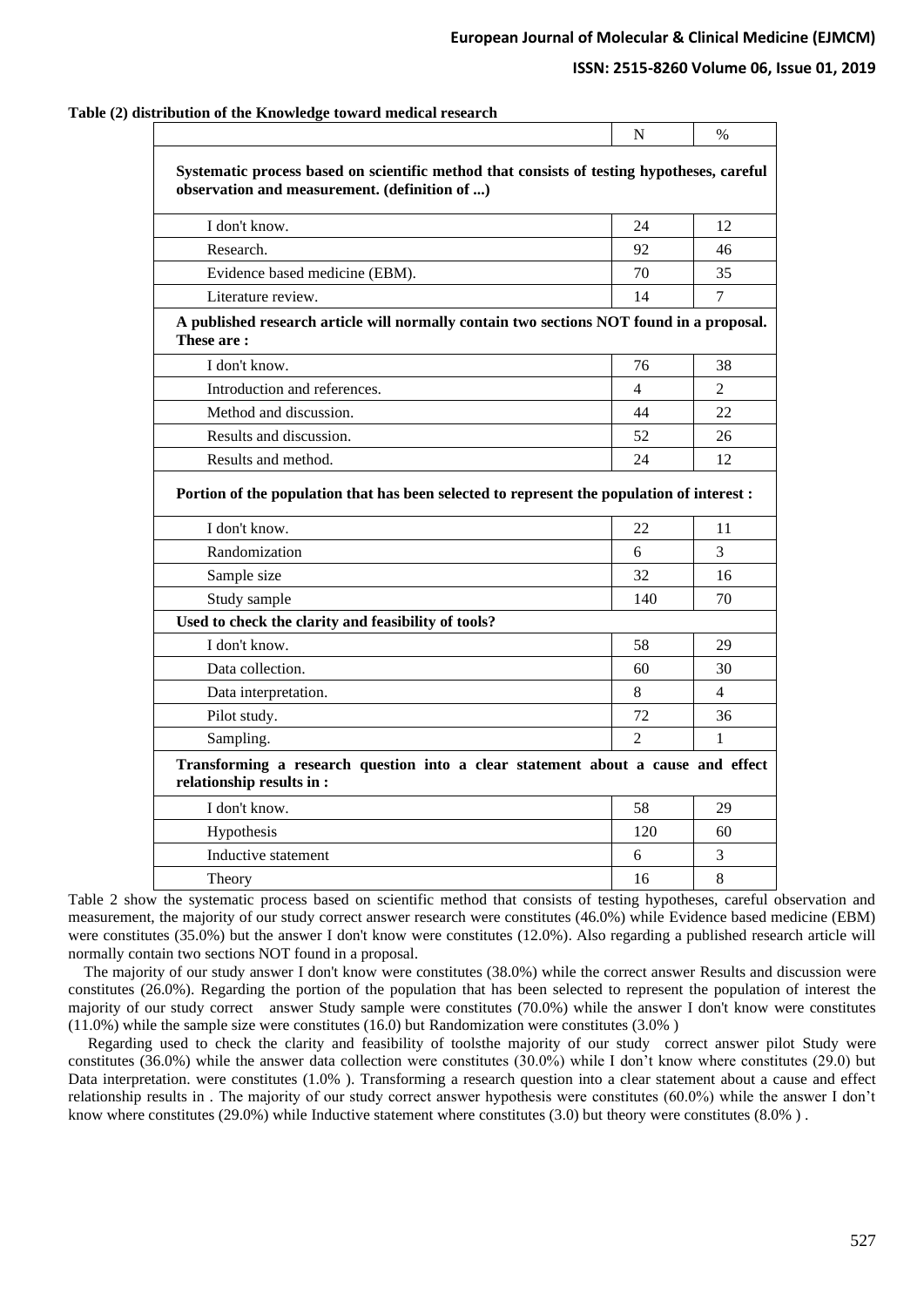# **ISSN: 2515-8260 Volume 06, Issue 01, 2019**

# **Table (3) distribution of Knowledge toward medical research**

| Knowledge toward medical research                                                                                                                              | N        | $\%$     |
|----------------------------------------------------------------------------------------------------------------------------------------------------------------|----------|----------|
| What are the three most common subheadings in the method section?                                                                                              |          |          |
| I don't know.                                                                                                                                                  | 102      | 51       |
| Instruments, measurements, and data analysis.                                                                                                                  | 16       | 8        |
| Participants, data analysis, and results.                                                                                                                      | 6        | 3        |
| Participants, instruments, and data analysis.                                                                                                                  | 76       | 38       |
| In a study,                                                                                                                                                    |          |          |
| I don't know.                                                                                                                                                  | 20       | 10       |
| simple random sampling                                                                                                                                         | 46       | 23       |
| Stratified sampling                                                                                                                                            | 6        | 3        |
| Systemic random sampling                                                                                                                                       | 128      | 64       |
| I don't know.<br>case report.                                                                                                                                  | 38<br>92 | 19<br>46 |
| Documentation unusual medical occurrences that can represent the first clue in the<br>identification of new disease or adverse effect of exposures is :        |          |          |
|                                                                                                                                                                |          |          |
|                                                                                                                                                                | 6        | 3        |
| case-control study.                                                                                                                                            |          |          |
| cohort study.                                                                                                                                                  | 64       | 32       |
| Process of analyzing data using statistical techniques in order to draw conclusions that<br>support or reject the hypothesis, or answer the research question: |          |          |
| I don't know.                                                                                                                                                  | 56       | 28       |
| Data collection.                                                                                                                                               | 32       | 16       |
| Data analysis.                                                                                                                                                 | 86       | 43       |
| All of the above.                                                                                                                                              | 26       | 13       |
| The part of a manuscript that contains a very brief summary of the research is called:                                                                         |          |          |
| I don't know.                                                                                                                                                  | 42       | 21       |
| Abstract.                                                                                                                                                      | 118      | 59       |
| Method.                                                                                                                                                        | 26       | 13       |

Regarding What are the three most common subheadings in the method section?

The majority of our study answer I don't know were constitutes (51.0%). While answer Participants, instruments, and data analysis were constituting (38.0%) but the answer correct Instruments, measurements, and data analysis were constituting (8.0%)and answer Participants, data analysis, and results were constitutes (3.0%).

 In a study. The majority of our study answer correct Systemic random sampling were constitutes (64.0%) While answer simple random sampling were constitutes (23.0% ) but the answer I don't know were constitutes(10.0%)and answer simple random sampling were constitutes (3.0%) .

 Documentation unusual medical occurrences that can represent the first clue in the identification of new disease or adverse effect of exposures is. The majority of our study answer correct case report were constitutes (46.0%) While answer cohort study were constitutes (32.0%) but the answer I don't know were constitutes(19.0%)and case-control study were constitutes (3.0%).

 Process of analyzing data using statistical techniques in order to draw conclusions that support or reject the hypothesis, or answer the research question. The majority of our study answer correct Data analysis were constituting (43.0%)While answer I don't know were constitutes (28.0%) but the answer Data collection were constituting (16.0%)and answer All of the above were constitutes (13.0%).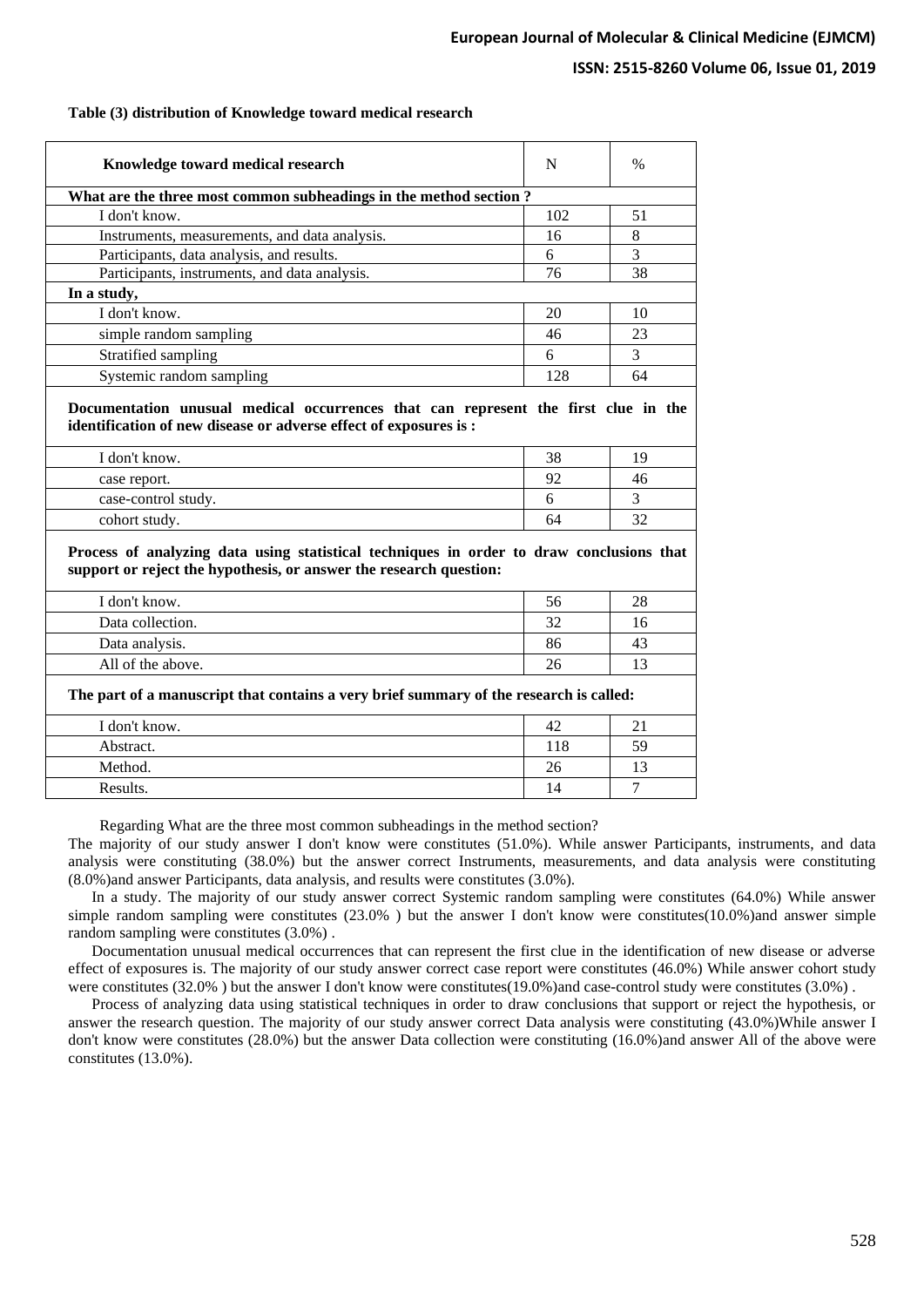# **ISSN: 2515-8260 Volume 06, Issue 01, 2019**

| Knowledge                       |                |            |               | <b>Score</b> |                   |  |  |
|---------------------------------|----------------|------------|---------------|--------------|-------------------|--|--|
|                                 |                | N          | $\frac{6}{6}$ | Range        | $Mean \pm SD$     |  |  |
| Weak                            |                | 84         | 42            |              |                   |  |  |
| Average<br>High<br><b>Total</b> |                | 78         | 39            |              | $5.113 \pm 2.011$ |  |  |
|                                 |                | 38         | 19            | $1-10.$      |                   |  |  |
|                                 |                | 200        | 100           |              |                   |  |  |
| Chi-square                      | ${\bf X}^2$    | 18.760     |               |              |                   |  |  |
|                                 | <b>P-value</b> | $< 0.001*$ |               |              |                   |  |  |

**Table (4)**distribution of assessment of Knowledge regarding medical toward medical research

The majority of our study weak Knowledge were constitutes (42.0%). While the average of Knowledge were constitutes (39.0%) but high were constitutes (19.0%) and the Range is (1-10) while Mean  $\pm SD$  (5.113 $\pm 2.011$ ). Also a significant correlation between Knowledge toward medical research were P-value<0.001.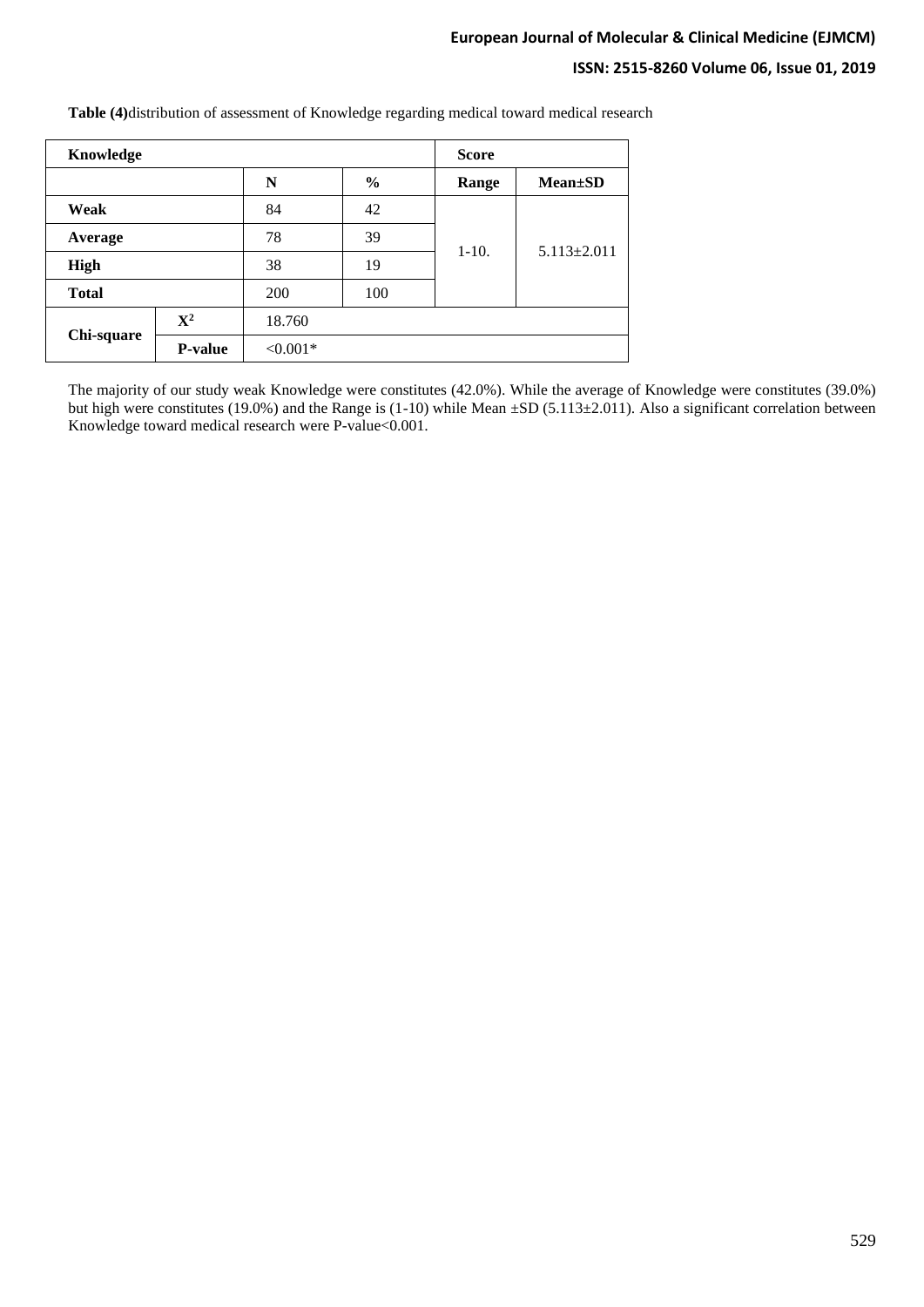

**Figure (1)** distribution of assessment of Knowledge regarding medical toward medical research

|  |  |  | Table (5)distribution of correlation between Socio-demographic details and knowledge |
|--|--|--|--------------------------------------------------------------------------------------|
|  |  |  |                                                                                      |

|                                  |               |     | Knowledge   |       |           | <b>ANOVA or T-test</b> |                      |                |
|----------------------------------|---------------|-----|-------------|-------|-----------|------------------------|----------------------|----------------|
|                                  |               | N   | <b>Mean</b> | Ŧ.    | <b>SD</b> | F or T                 | <b>Test</b><br>value | <b>P-value</b> |
|                                  | $30$          | 66  | 4.076       | $\pm$ | 1.867     | $\mathbf F$            | 62.970               | $< 0.001*$     |
|                                  | $30 - 40$     | 90  | 4.800       | Ŧ     | 0.914     |                        |                      |                |
| Age                              | 40-50         | 32  | 7.094       | Ŧ     | 1.254     |                        |                      |                |
|                                  | >50           | 12  | 8.583       | $\pm$ | 1.084     |                        |                      |                |
| Gender                           | <b>Female</b> | 112 | 5.098       | $\pm$ | 1.908     | T                      | $-0.478$             | 0.633          |
|                                  | <b>Male</b>   | 88  | 5.227       | $\pm$ | 1.880     |                        |                      |                |
|                                  | <b>Saudi</b>  | 166 | 5.084       | Ŧ     | 1.870     | T                      | $-1.168$             | 0.244          |
| <b>Nationality</b>               | Non-Saudi     | 34  | 5.500       | Ŧ     | 1.989     |                        |                      |                |
| <b>Job Title</b>                 | <b>Other</b>  | 38  | 4.164       | Ŧ     | 1.474     | $\mathbf F$            | 55.743               | $< 0.001*$     |
|                                  | <b>Doctor</b> | 44  | 5.409       | $\pm$ | 1.141     |                        |                      |                |
|                                  | <b>Nurse</b>  | 116 | 6.474       | Ŧ     | 1.268     |                        |                      |                |
|                                  |               |     |             |       |           |                        |                      |                |
|                                  | $<$ 5         | 108 | 4.120       | $\pm$ | 1.527     | T                      | 82.627               | $< 0.001*$     |
| of<br><b>Years</b><br>experience | $10-15.$      | 40  | 5.350       | Ŧ     | 0.483     |                        |                      |                |
|                                  | >15.          | 52  | 7.154       | $\pm$ | 1.589     |                        |                      |                |

 Regarding age show that is a significant relation between knowledge and age (increase in the less than 50) where F= 62.970 and p-value=  $0.001$  % and Mean  $\pm$  SD (8.583 $\pm$ 1.084), regarding gender show that is no significant relation between knowledge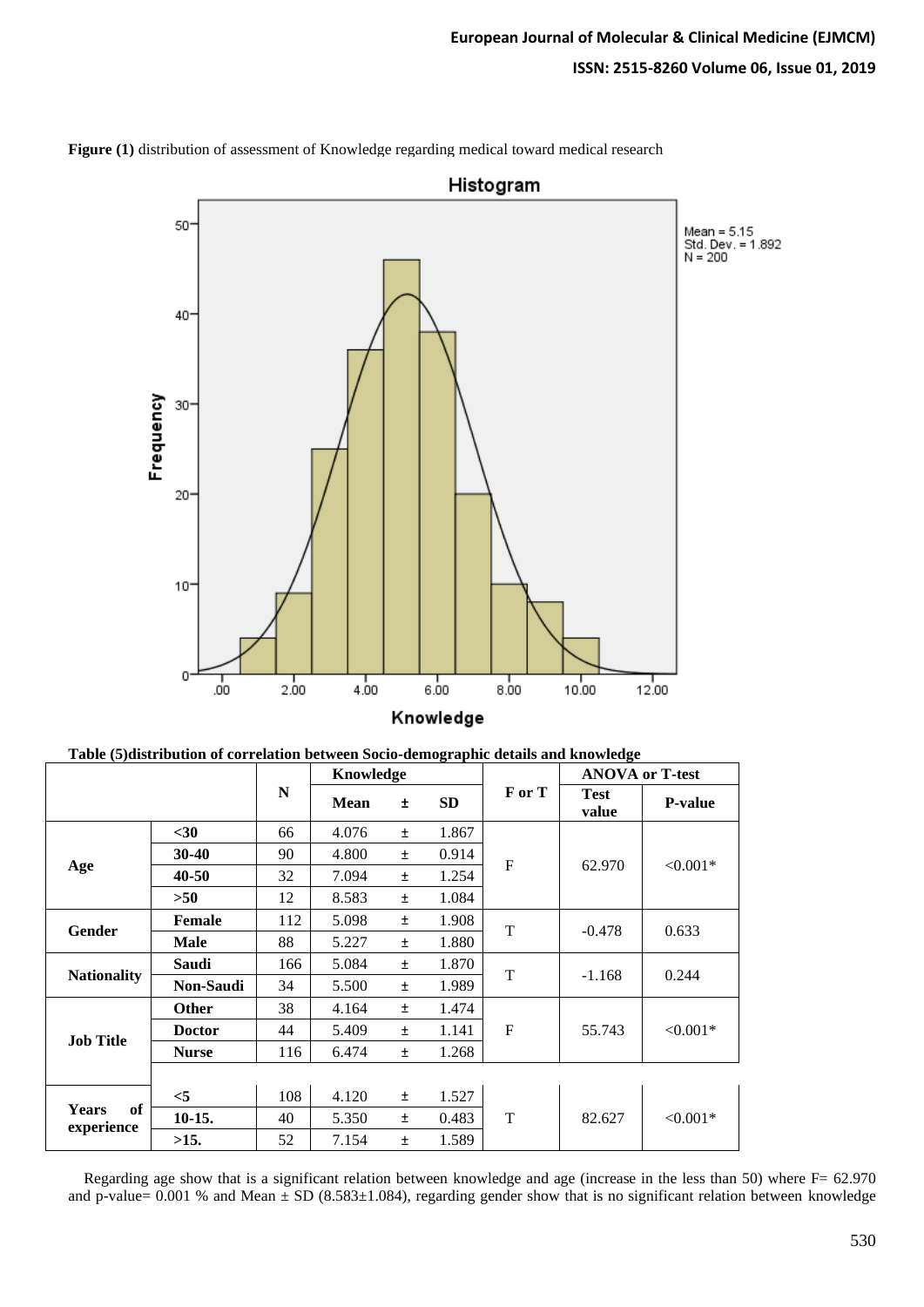### **ISSN: 2515-8260 Volume 06, Issue 01, 2019**

and gender (increase in male) were( $T = -0.478$ ) and p-value( 0.633) and Mean  $\pm$  SD (5.227 $\pm$ 1.880) in but nationality show that is no significant relation between knowledge and Nationality (Increase in non-Saudi) were  $T = -1.168$  were p-value 0.244 and Mean  $\pm$  SD (5.500 $\pm$ 1.989) while job title show that is a significant relations between knowledge and Job Title (increase in nurse) were F= 55.743 were p-value <0.001Mean  $\pm$  SD 6.211 $\pm$ 1.933 in and Consultantwere Mean  $\pm$  SD 5.048 $\pm$ 2.085.regarding years of experience show that a significant relation between knowledge and Years of experience (Increase in>15) were T= 82.627 were p-value <0.001

#### **Figure (2) distribution of correlation between Socio-demographic details and knowledge**



#### **Discussion**

Research is an extremely crucial element in advancement and improvement of health care services provided to the public.[20,21] An adequate level of knowledge, positive attitude, and reasoning skills play an important role in carrying out research.[22,23] The aim of the study :To assessment of the Knowledge toward medical research among health care workerin the primary health care at Makkah 2019 is (200) of physicians at primary health care at Makkah 2019 , majority of our study are male gender in our study was while female were of participant .In our study the majority of participant in our study positive attitude toward medical research have been shown in about and high attitude.The present study has also revealed a direct relationship between practice toward medical research among health care worker. The majority of our study weak practices .

Correlation between Knowledge, show that is a significant positive correlation between Correlation between Knowledge and practices toward medical research were p-value <0.001.

In addition relation between Socio-demographic data and Practices

Gender Show that is Regarding age show that is a significant relation between knowledge and age (increase in the less than 50) where F= 62.970 and p-value= 0.001 % and Mean  $\pm$  SD (8.583 $\pm$ 1.084), regarding gender show that is no significant relation between knowledge and gender (increase in male) were( $T = -0.478$ ) and p-value( 0.633) and Mean  $\pm$  SD (5.227 $\pm$ 1.880) in but nationality show that is no significant relation between knowledge and Nationality (Increase in non-Saudi) were T= -1.168 were p-value 0.244 and Mean  $\pm$  SD (5.500 $\pm$ 1.989) while job title show that is a significant relations between knowledge and job title (increase in Specialist) were F= 55.743 were p-value <0.001Mean  $\pm$  SD 6.211 $\pm$ 1.933 in and Consultant were Mean  $\pm$  SD 5.048±2.085.regarding years of experience show that a significant relation between knowledge and Years of experience (Increase in > 15) were  $T = 82.627$  were p-value < 0.001.

#### **Conclusions**

Students have inadequate knowledge, but have positive attitudes towards health research. Postgraduate training and research facilities at the institution need to undergo major transformation in order to encourage meaningful research by postgraduate trainees. There is need to encourage postgraduate students to carry out research through provision of technical assistance and essential infrastructure during their postgraduate training program. Physicians in university hospitals need more training